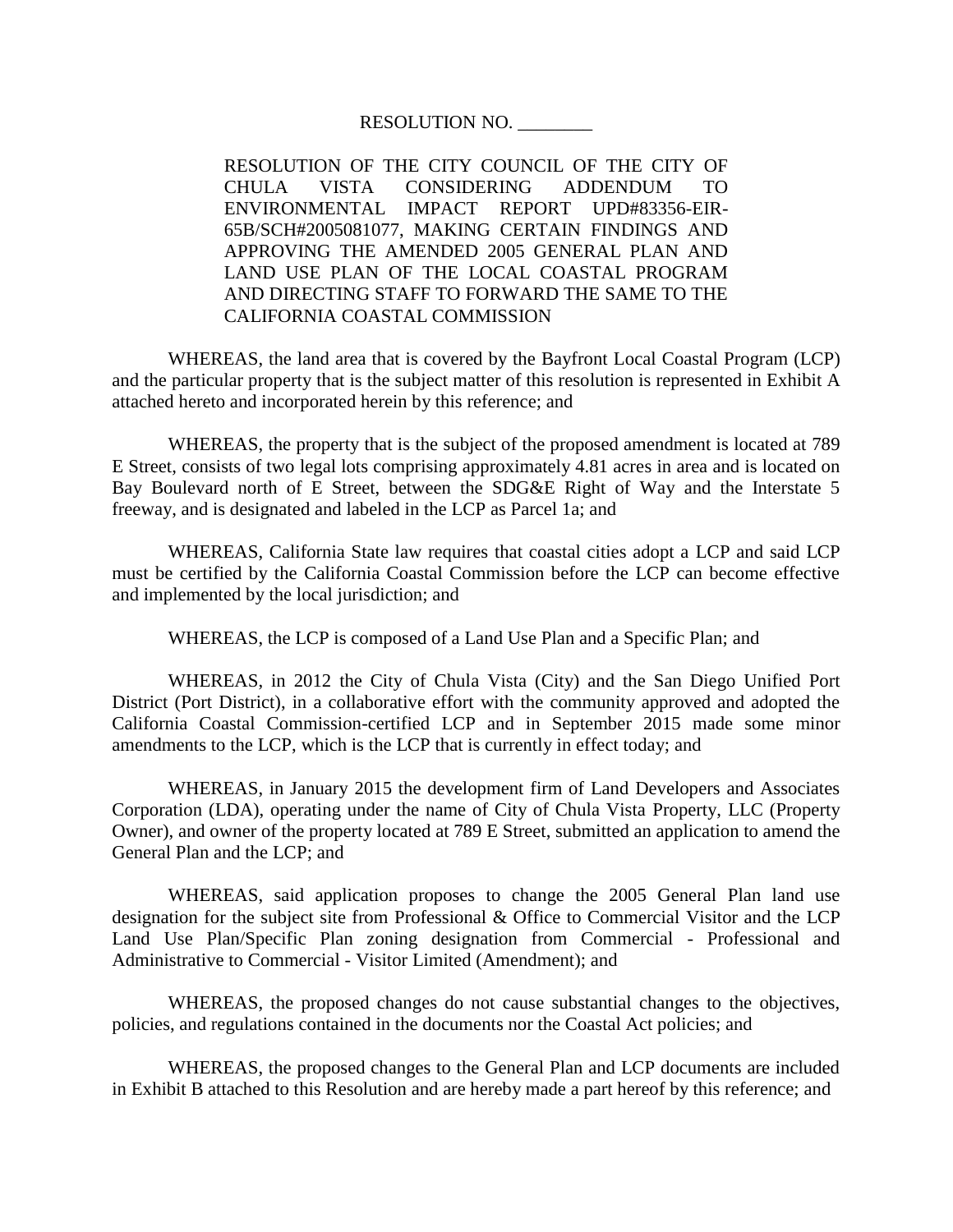WHEREAS, the Development Services Director has reviewed the proposed Amendment for compliance with the California Environmental Quality Act (CEQA) and has determined that the Amendment was covered in previously adopted Environmental Impact Report UPD#83356- EIR-65B/SCH#2005081077 (the "FEIR"). The Development Services Director has determined that only minor technical changes or additions to this document are necessary and that none of the conditions described in Section 15162 of the State CEQA Guidelines calling for the preparation of a subsequent document have occurred; therefore, the Development Services Director has prepared an Addendum to the FEIR; and

WHEREAS, the Development Services Director set the time and place for a hearing of the Planning Commission on the proposed General Plan and LCP Amendment, and notice of said hearing, together with its purpose, was given by its publication in a newspaper of general circulation in the City and its mailing to property owners within the exterior boundaries of the LCP Area, at least 10 days prior to the hearing; and

WHEREAS, the hearing was held at the time and place as advertised, namely 6:00 p.m., October 25, 2017, in the Council Chambers, 276 Fourth Avenue, before the Planning Commission and the hearing was thereafter closed; and

WHEREAS, the Planning Commission considered all reports, evidence, and testimony presented at the public hearing with respect to the draft 2005 General Plan and LCP Amendment and Addendum; and

WHEREAS at said public hearing the Planning Commission recommended through a vote of 5-0-0-2 that the City Council approve the Resolution considering the Addendum to the FEIR, make the findings contained therein, and approve the Amendment to the 2005 General Plan and LCP Land Use Plan; and

WHEREAS, the City Clerk set the time and place for a hearing of the City Council on the proposed 2005 General Plan and LCP Amendment, and notice of said hearing, together with its purpose, was given by its publication in a newspaper of general circulation in the City and its mailing to property owners within the exterior boundaries of the LCP Area, at least ten days prior to the hearing; and

WHEREAS, the hearing was held at the time and place as advertised, namely on December 5, 2017, at 5:00 p.m. in the City Council Chambers, located at 276 Fourth Avenue, before the City Council and said hearing was thereafter closed; and

WHEREAS, the City Council considered all reports, evidence, and testimony presented at the public hearing with respect to the Addendum and 2005 General Plan and LCP Amendment.

I. NOW, THEREFORE, BE IT RESOLVED that the City Council of the City of Chula Vista does hereby find and determine as follows: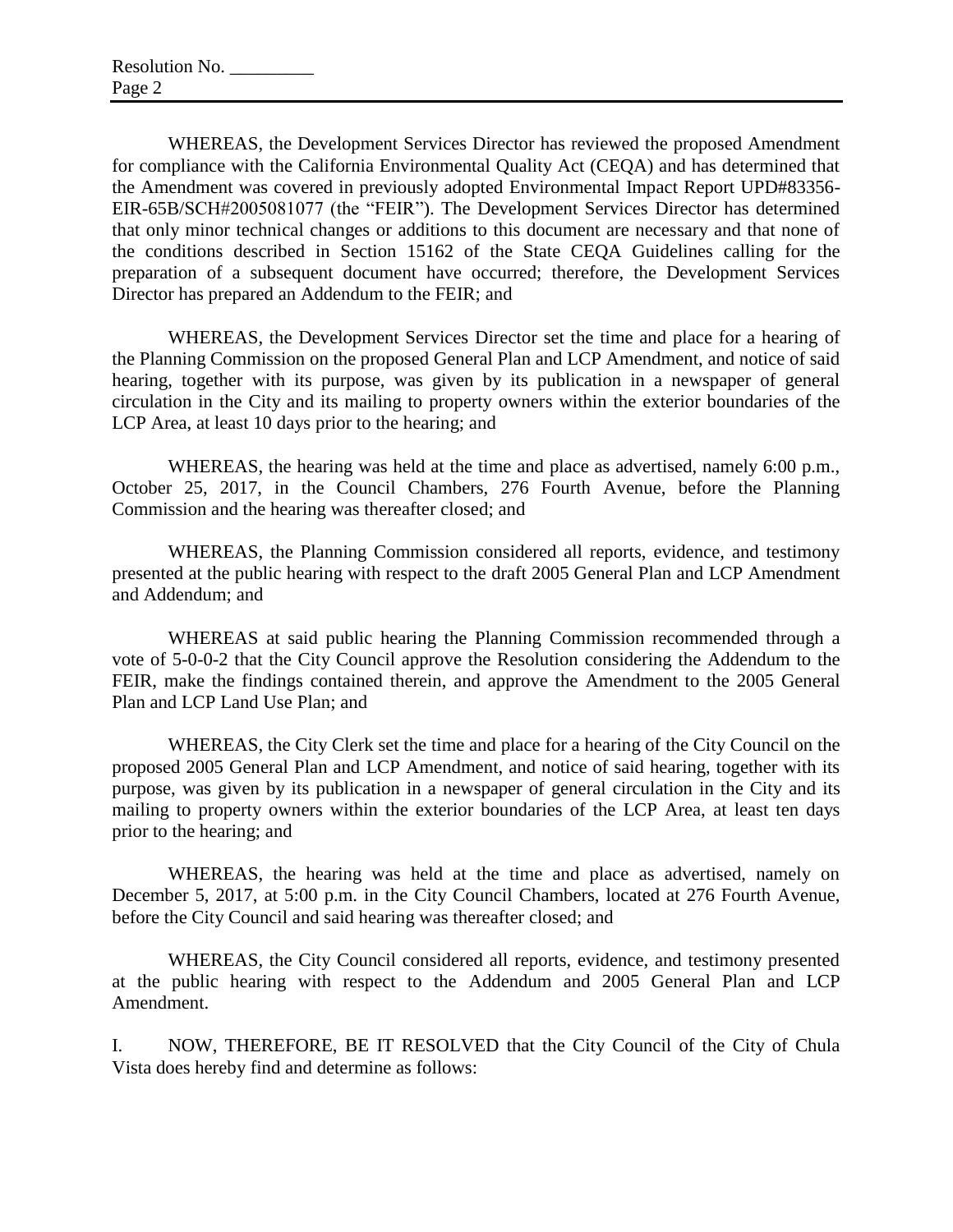## A. ENVIRONMENTAL DETERMINATION

That the proposed project has been reviewed for compliance with the California Environmental Quality Act (CEQA) and City Council has determined that the project was covered in previously adopted Environmental Impact Report UPD#83356-EIR-65B/SCH#2005081077. The City Council has further determined that only minor technical changes or additions to the FEIR are necessary and that none of the conditions described in Section 15162 of the State CEQA Guidelines calling for the preparation of a subsequent document have occurred; therefore, consistent with section 15164 of the State CEQA Guidelines the City Council has considered the Addendum to Environmental Impact Report UPD#83356-EIR-65B/SCH#2005081077.

## B. GENERAL PLAN AND COASTAL ACT CONSISTENCY:

That the proposed amendment to the 2005 General Plan and Local Coastal Program, consisting of the Land Use Plan (LUP) and Specific Plan (SP), is consistent with the City of Chula Vista General Plan and the policies of the Coastal Act. The proposed changes to the LUP and SP are minor and unsubstantial and leave all of the provisions of the LUP and SP intact. With the changes in place the provisions of the documents are still based on sound planning principles and practices that will provide for the protection and conservation of sensitive natural resources. The proposed changes to the land use and zoning designations affect only the property located at 789 E Streets and the rest of the properties within the LCP area will remain unchanged. Furthermore, the rest of the development standards and regulations, such as building height, setbacks, Floor Area Ratio and lot coverage, as well as others, will remain the same and will continue to regulate the future development of the site. The proposed changes are consistent with the goals and objectives of the 2005 General Plan and LCP. The proposed changes will contribute to open up and provide more direct access to the Bayfront and create better connection to the rest of the city and the region. This will open up the Bayfront for the enjoyment of residents and visitors. The new provisions of the General Plan and LUP and SP will be conducive to the development of the Bayfront and the creation of a worldclass destination for residents and visitors.

II. BE IT FURTHER RESOLVED that the City Council of the City of Chula Vista does hereby adopt the Proposed 2005 General Plan and LCP Amendment contained in a document known as Local Coastal Program Amendment attached to this Resolution and incorporated herein by this reference.

## III. SUBMISSION TO COASTAL COMMISSION

BE IT FURTHERRESOLVED, that the City Council does hereby certify after a duly called and duly noticed public hearing that the LCP is intended to be carried out in a manner fully in conformity with the California Coastal Act of 1976 (Public Resources Code Section 30510(a)).